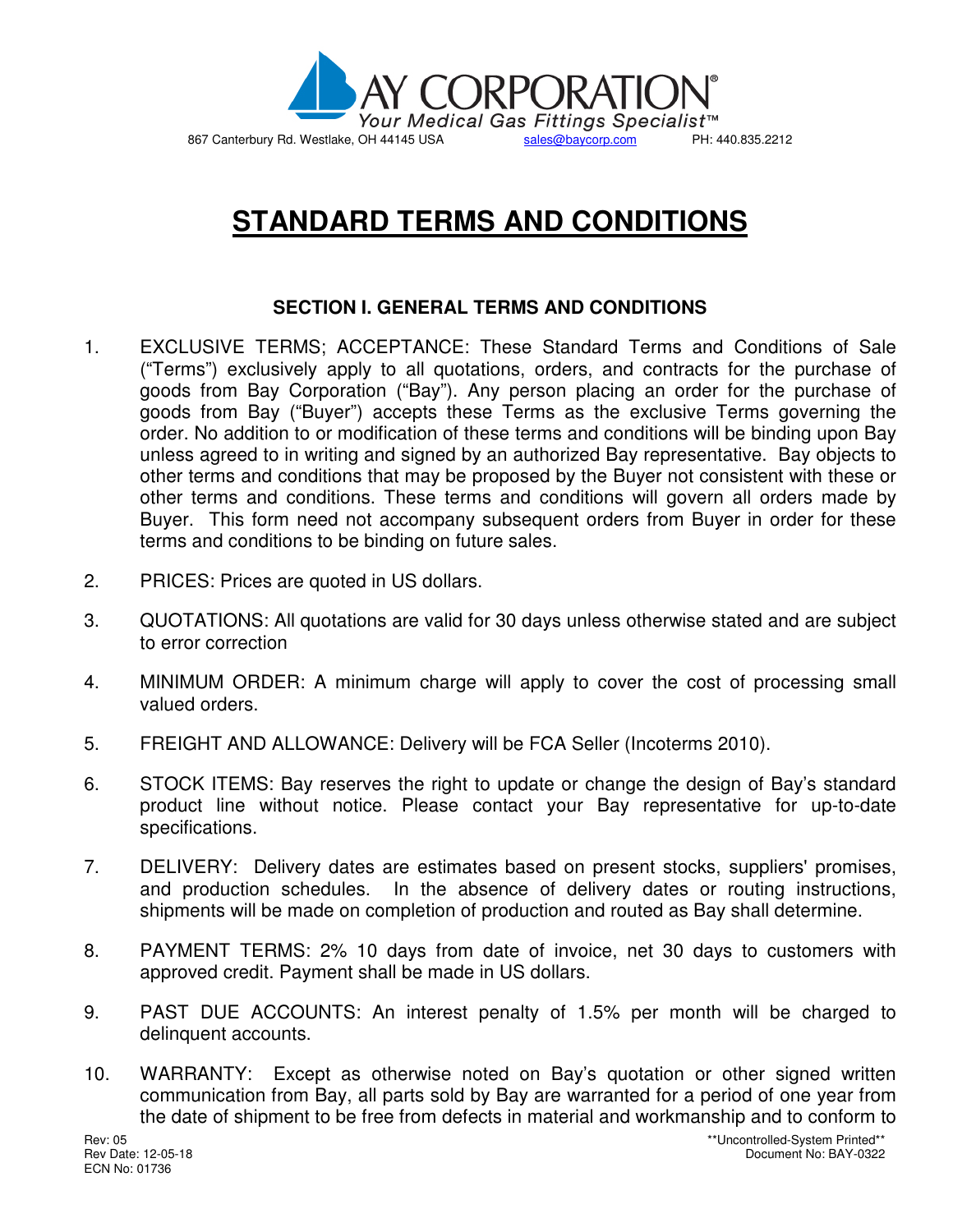Bay's written specifications applicable to the parts. Bay, at its option, will replace, repair, or give Buyer proper credit for, any products or parts found by Bay not to comply with this warranty. NO OTHER WARRANTY OR GUARANTEE, EXPRESS OR IMPLIED, INCLUDING WITHOUT LIMITATION THE WARRANTY OF MERCHANTABILITY OR FITNESS FOR ANY PURPOSE, SHALL EXIST IN CONNECTION WITH THE DESIGN, MANUFACTURE, SALE, OR USE OF ANY GOODS OR PARTS SOLD BY BAY.

Without limiting the generality of the foregoing, this warranty does not cover, and Bay shall have no liability for:

- A. Failure or damage due to misapplication, abuse, improper installation, or abnormal conditions of use, temperature, moisture, dirt, pollution, or corrosion.
- B. Parts that have been in any way altered after leaving Bay's plant.
- C. Parts damaged in shipment or otherwise without Bay's fault.
- D. Expenses incurred by the Buyer in processing any parts before discovery of alleged defects or in attempting to correct same.
- E. Failure or rejection of parts due to incorrect specifications and/or design parameters supplied by the Buyer.
- F. Damage or losses resulting directly or indirectly from the use or resale by the Buyer of defective parts, or for Bay's parts that have been further processed by the Buyer.
- 11. SHORTAGE AND DAMAGE CLAIMS: Contact Bay immediately upon receipt of shipment to report any shortages and/or damages.
- 12. RETURNED GOODS: Bay will not accept returned goods a Returned Goods Authorization number (RGA) from Bay. To receive credit, all items being returned must be carefully packed to avoid transit damage. All returns are to be shipped prepaid. Items returned for reason other than the fault of Bay will be subject to restocking charges.
- 13. CLAIMS: Except for warranty claims covered by these Terms, all claims by Buyer will be deemed waived if not presented within 30 days after receipt of shipment. Upon notice of any such claims, Bay may inspect any alleged defective parts at the Buyer's place of business or may request their return to Bay.
- 14. CREDIT: If Bay reasonably believes Buyer is unable to perform its obligations under the Agreement, Bay may suspend or alter credit terms, require payment before shipment or manufacture, or require such other adequate assurance of Buyer's ability to perform. In such event, Bay shall not be liable for non-performance of any part of the order unless payment was made as requested. In the event of any proceedings, voluntary or involuntary, in bankruptcy or insolvency by or against the Buyer, the inability of Buyer to meet its debts as they become due, or the appointment of an assignee for the benefit of creditors or of a receiver, then Bay may, at its sole option, cancel any unfilled part of an order without any liability whatsoever.
- 15. GOVERNING LAW: All transactions with Bay shall be deemed to have been made and entered into and shall be construed and enforced in accordance with the laws of the State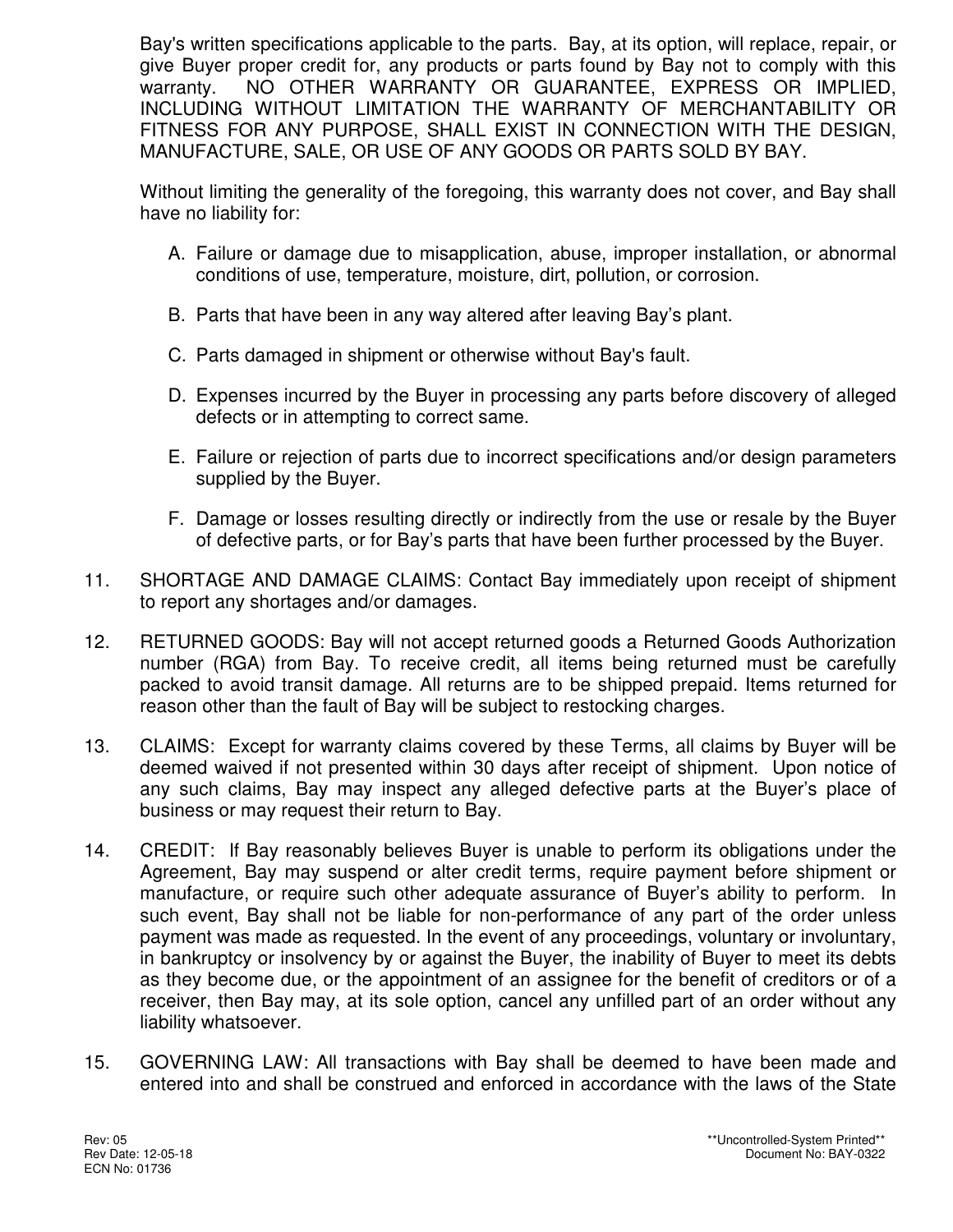of Ohio. Any action to interpret or enforce contracts with Bay shall take place in Cleveland, Ohio.

- 16. ARBITRATION: Any dispute arising out of or related to Bay's products or any contract with Bay, other than an action seeking injunctive relief, shall be resolved by binding arbitration by the American Arbitration Association, in Cleveland, Ohio pursuant to the rules of commercial arbitration. Buyer and Bay agree to each pay one-half the cost of the arbitration proceeding. Any decision rendered by the arbitrators shall be binding upon the parties and may be filed in any court of competent jurisdiction.
- 17. LIMITATION OF LIABILITY: BAY SHALL NOT BE LIABLE FOR INCIDENTAL, INDIRECT, CONSEQUENTIAL, OR PUNITIVE DAMAGES. THE REMEDIES OF PURCHASER SET FORTH IN THESE TERMS AND CONDITIONS ARE EXCLUSIVE, AND THE LIABILITY OF BAY WITH RESPECT TO ANY CONTRACT OR SALE, WHETHER IN CONTRACT, IN TORT, UNDER ANY WARRANTY, EXPRESS OR IMPLIED FOR MERCHANTABILITY, FITNESS, OR OTHERWISE, SHALL NOT EXCEED THE PRICE OF THE PRODUCTS UPON WHICH SUCH LIABILITY IS BASED. BAY SHALL NOT BE LIABLE OR RESPONSIBLE FOR LOSSES, DETENTIONS, OR DELAYS OCCASSIONED BY ACCIDENT, STRIKES, OR FIRES AFFECTING BAY'S OPERATIONS OR THE OPERATIONS OF BAY'S SUPPLIERS, OR ANY OTHER CAUSE BEYOND THE CONTROL OF BAY. THESE DISCLAIMERS AND LIMITATIONS OF LIABILTY WILL APPLY REGARDLESS OF ANY CONTRARY PROVISION OF THE AGREEMENT.
- 18. GOVERNING LAW: This transaction shall be deemed to have been made and entered into and shall be construed and enforced in accordance with the laws of the State of Ohio. Any action to interpret or enforce the Agreement shall take place in Cleveland, Ohio.
- 19. CLERICAL ERRORS: Bay reserves the right to correct clerical errors without prejudice.
- 20. PRIVACY POLICY. Bay Corporation protects the privacy of your data in accordance with the Privacy Policy available at https://www.baycorporation.com/about/privacy-policy-gdpr.

## **SECTION II. BULK, DISCOUNT, AND CUSTOM ORDERS**

The following additional provisions apply to bulk, discount, and custom orders:

- 1. NO RETURNS. Certain products, including made-to-order and obsolete items, cannot be returned for credit.
- 2. DESIGN CHANGE: If Buyer requests design changes after production or tool work has begun, the Buyer will be liable for all costs and resulting down time associated with such change, as determined by Bay.
- 3. TOOLS: Charges made by Bay for dies or tools shall not convey to the Buyer any right, title, or interest in such tool or die.
- 4. SPECIAL ORDERS: The Buyer will accept over-runs or under-runs on "Specials" not exceeding 10% of the quantities ordered, and billings will be adjusted accordingly.